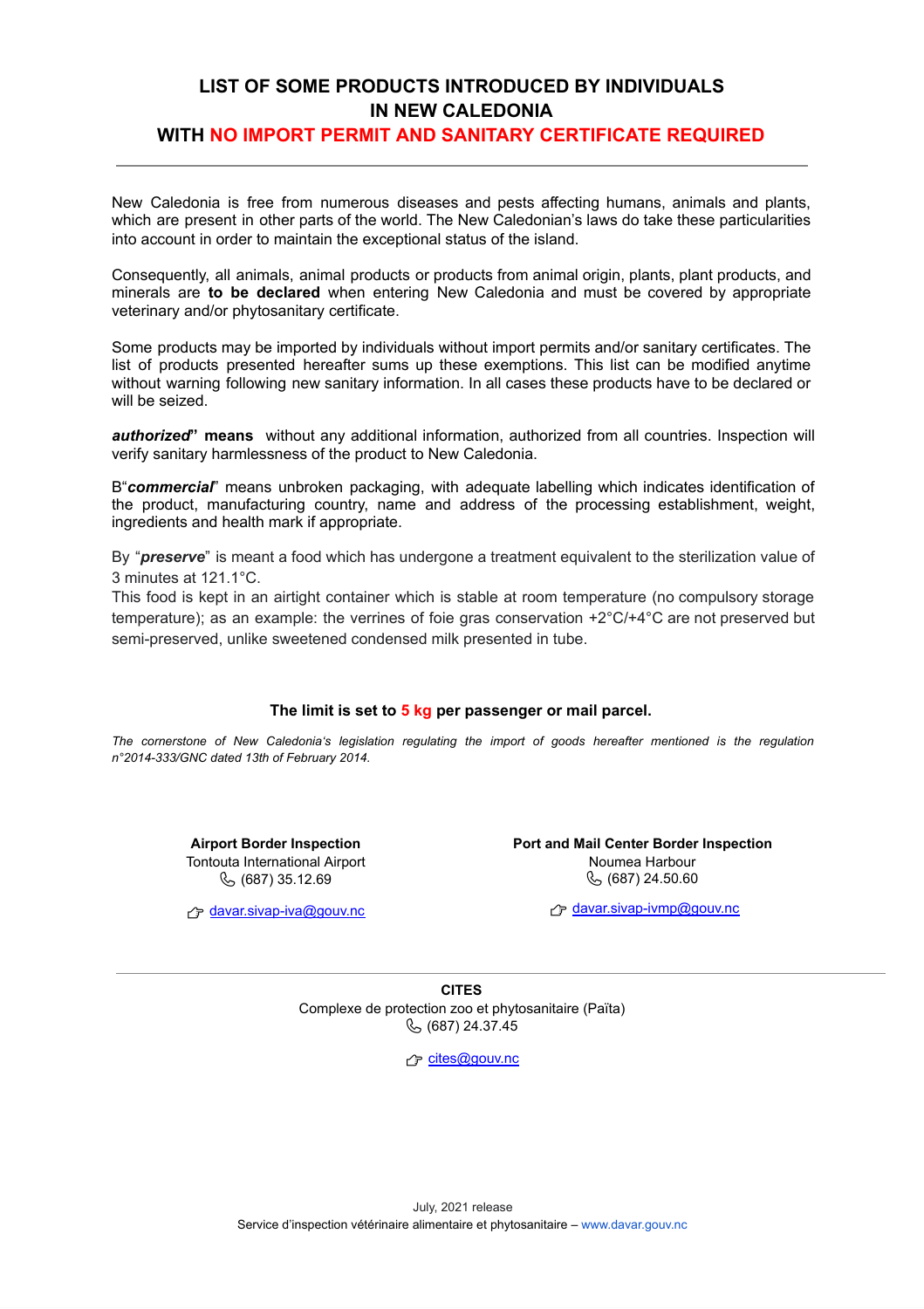# **Animals, animal products and products from animal origin**

| <b>PRODUCTS</b>                                                                      | <b>COMMENTS</b>                                                                                                                                                           |  |
|--------------------------------------------------------------------------------------|---------------------------------------------------------------------------------------------------------------------------------------------------------------------------|--|
| <b>CANNED AND SEMI PRESERVED FOOD</b>                                                |                                                                                                                                                                           |  |
| <b>Commercial preserves</b>                                                          | Authorized                                                                                                                                                                |  |
| Commercial semi-preserved poultry products containing no<br>pork                     | Authorized countries (excluding overseas):<br>Argentina, Australia, Brazil, Canada, Chile, European<br>Union, New Zealand, United Kingdom and United States of<br>America |  |
| <b>DEAD ANIMALS</b>                                                                  |                                                                                                                                                                           |  |
| All animals preserved in disinfectant (formaldehyde,<br>alcohol) or fossils          | Check if the species are protected by the Washington<br>Convention (CITES)<br>https://checklist.cites.org/#/en                                                            |  |
| Insects for collection already packaged in entomological<br>boxes                    |                                                                                                                                                                           |  |
| Grilled insects, dried, in commercial packaging                                      | Authorized                                                                                                                                                                |  |
| <b>DAIRY PRODUCTS</b>                                                                |                                                                                                                                                                           |  |
| Infant milk                                                                          | Authorized                                                                                                                                                                |  |
| Commercial preserved milk whatever the conditioning                                  |                                                                                                                                                                           |  |
| Commercial cheese made with canned milk, pasteurized<br>milk (refer to the labeling) | Authorized countries (excluding overseas):<br>Australia, Canada, European Union, New Zealand, Norway,<br>Switzerland, United Kingdom and United States of America         |  |
| <b>BEE PRODUCTS</b>                                                                  |                                                                                                                                                                           |  |
| Honey, excluding honeycomb, in commercial packaging<br>weighing no more than 1kg     | Authorized countries (excluding overseas):<br>Australia, Canada, European Union, New Zealand, United<br>Kingdom, United States of America and Vanuatu                     |  |
| Royal jelly in pills and propolis in capsules or in solution                         |                                                                                                                                                                           |  |
| <b>SEAFOODS AND FRESH WATER</b>                                                      |                                                                                                                                                                           |  |
| Dead and shelled molluscs: mussels, snails                                           | Authorized                                                                                                                                                                |  |
| Eviscerated fish                                                                     | Check if the species are protected by the Washington<br>Convention (CITES)                                                                                                |  |
| Dried sea cucumbers                                                                  | https://checklist.cites.org/#/en                                                                                                                                          |  |
| <b>EGG PRODUCTS</b>                                                                  |                                                                                                                                                                           |  |
| Eggshell, empty and cleaned                                                          | Check if the species are protected by the Washington<br>Convention (CITES)<br>https://checklist.cites.org/#/en                                                            |  |
| <b>CAKES</b>                                                                         |                                                                                                                                                                           |  |
| Cakes with cooked ingredients containing no pork                                     | Authorized                                                                                                                                                                |  |

**MEAT**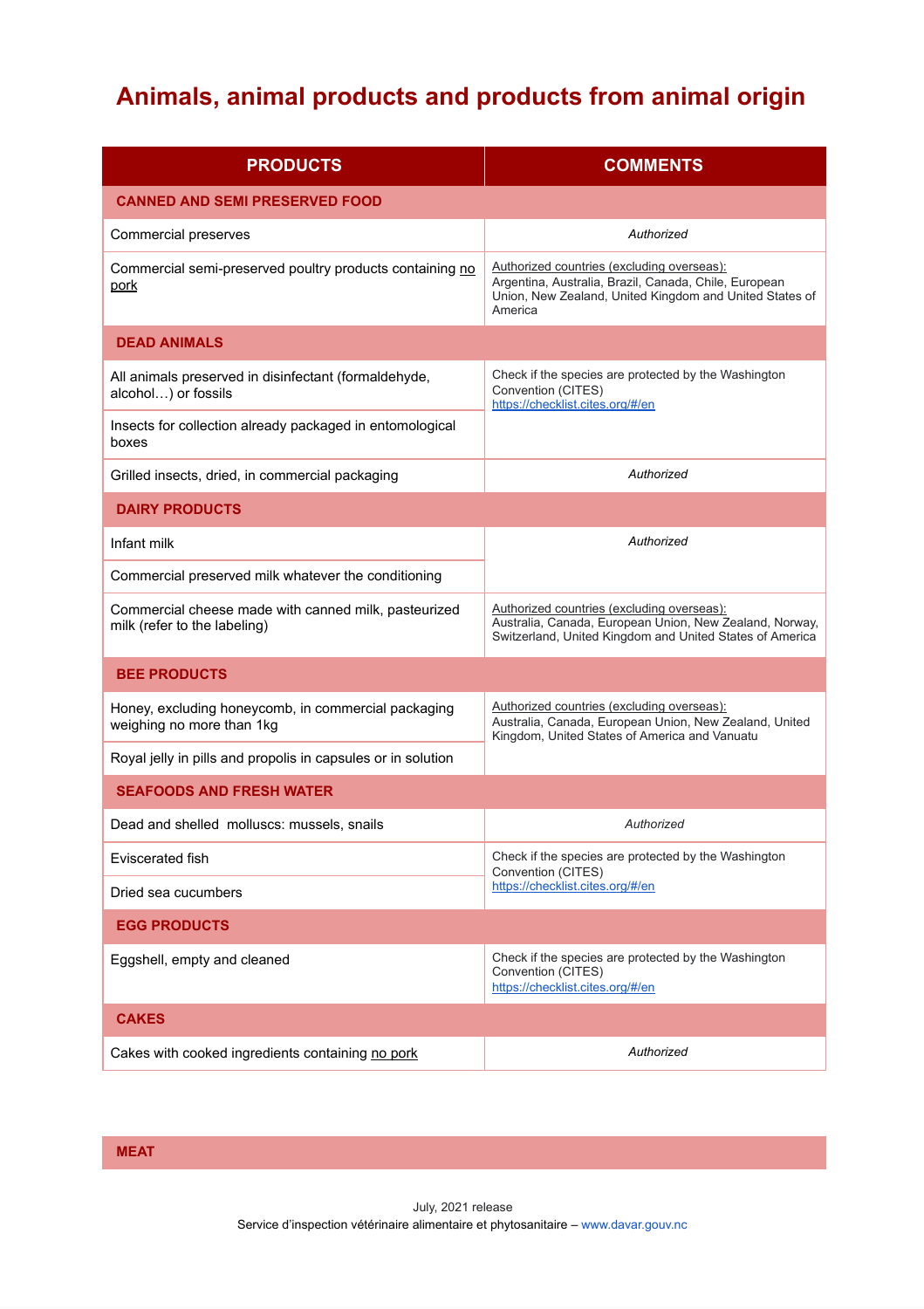| Commercial jerky containing no pork     | Authorized countries (origin and provenance): Australia,<br>New Zealand<br>Ex: jerky made in Canada and bought in Australia is not<br>allowed |  |
|-----------------------------------------|-----------------------------------------------------------------------------------------------------------------------------------------------|--|
| <b>HIDES AND SKINS</b>                  |                                                                                                                                               |  |
| Fullytanned skin (or leather)           | Check if the species are protected by the Washington<br>Convention (CITES)<br>https://checklist.cites.org/#/en                                |  |
| <b>FEATHERS / WOOL / ANIMAL HAIR</b>    |                                                                                                                                               |  |
| Treated or dyed                         | Check if the species are protected by the Washington<br>Convention (CITES)<br>https://checklist.cites.org/#/en                                |  |
| <b>BONES / HORNS / HOOVES</b>           |                                                                                                                                               |  |
| Manufactured articles (varnished )      | Check if the species are protected by the Washington<br>Convention (CITES)<br>https://checklist.cites.org/#/en                                |  |
| <b>FOOD FOR DOMESTIC ANIMALS</b>        |                                                                                                                                               |  |
| Commercial preserves containing no pork | Authorized                                                                                                                                    |  |

### **In the event of a health alert, these exemptions can be canceled and / or modified at any time.**

Regardless of the veterinary control of New Caledonia, the customs control must be checked:

<http://www.douane.gouv.nc/portal/page/portal/douane/>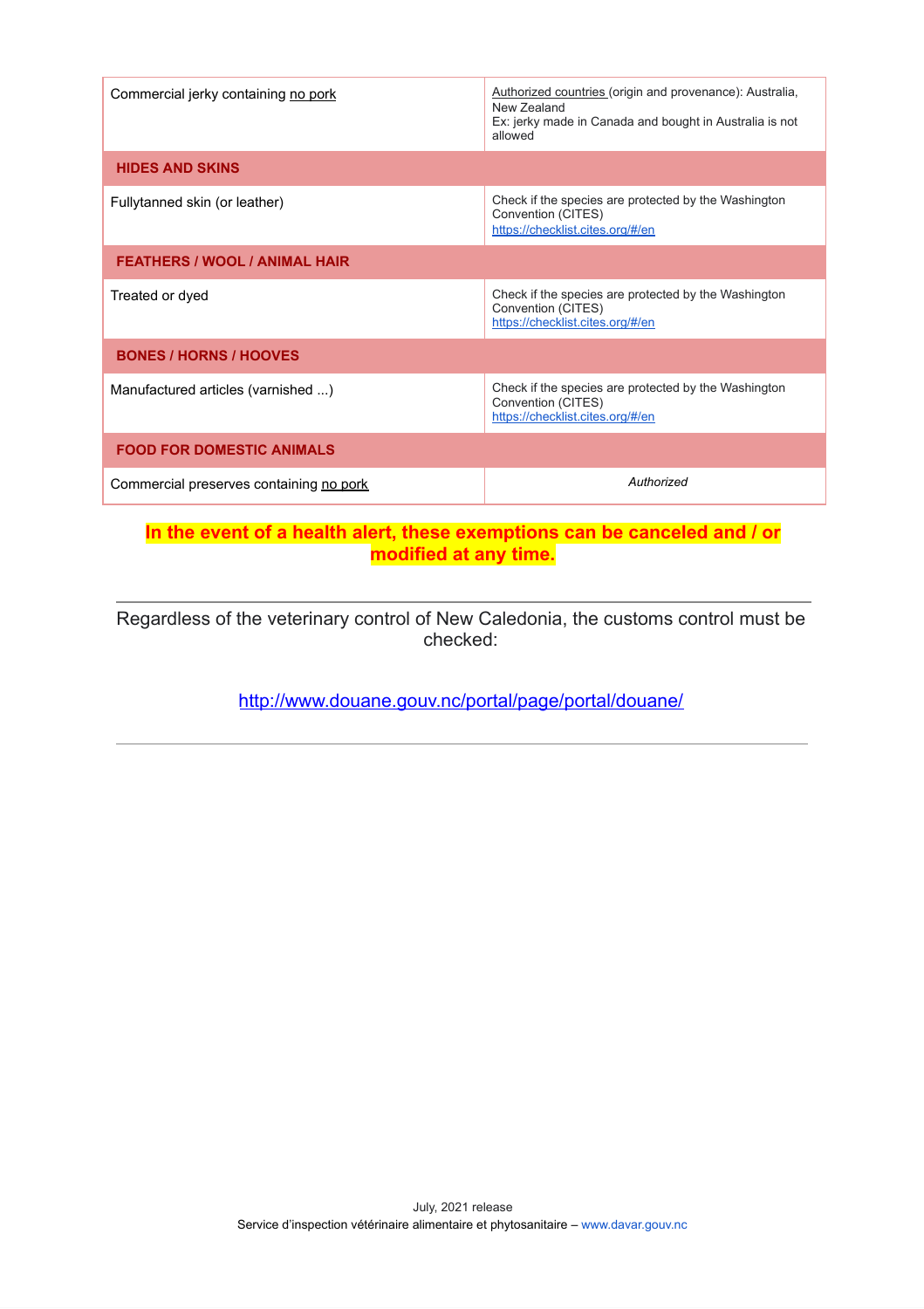# **Plants and plant products**

| <b>PRODUCTS</b>                                                                                                                                                                                                                             | <b>COMMENTS</b>                                                                                               |
|---------------------------------------------------------------------------------------------------------------------------------------------------------------------------------------------------------------------------------------------|---------------------------------------------------------------------------------------------------------------|
| <b>FRUITS</b>                                                                                                                                                                                                                               |                                                                                                               |
| Deep frozen, cooked or marinated fruits: jams, fruits in<br>syrup                                                                                                                                                                           | Authorized                                                                                                    |
| Commercial dried fruits : dried bananas, dried apricots,<br>dried dates, dried figs, dried chilli, dried vanilla pods                                                                                                                       |                                                                                                               |
| Dried raw nuts depulped or deshucked: almonds,<br>chestnuts, hazelnuts, Chilean hazelnuts, nuts (type<br>walnuts), Brazil nuts, cashew nuts, pecan nuts                                                                                     |                                                                                                               |
| <b>VEGETABLES AND TUBERS</b>                                                                                                                                                                                                                |                                                                                                               |
| Fresh and clean (free from soil) identified mushrooms                                                                                                                                                                                       | Following the inspection on arrival, corrective treatment<br>possible at the expense of the importer          |
| Frozen, cooked or marinated vegetables                                                                                                                                                                                                      | Authorized                                                                                                    |
| Dried vegetables and grains for human consumption, in<br>commercial conditioning,<br>except cereals with glumes, corn, sorghum, yellow<br>soybean, sunflower and raw peanuts                                                                | Authorized in conditioning inferior or equal to 1kg                                                           |
| Popcorn in microwavable packaging                                                                                                                                                                                                           | Authorized                                                                                                    |
| Sprouted seeds for human consumption in commercial<br>packaging                                                                                                                                                                             | Limit of 10 commercial packaging units of 500gr maximum.<br>The labeling must specify the name of the species |
| <b>TROPICAL TUBERS</b>                                                                                                                                                                                                                      |                                                                                                               |
| peeled and frozen or cooked yams, taros, sweet potatoes,<br>cassava,                                                                                                                                                                        | Authorized                                                                                                    |
| <b>PLANTS AND PLANT PRODUCTS</b>                                                                                                                                                                                                            |                                                                                                               |
| Dried plants, medicinal herbs included, without citrus fruits<br>and seeds/ Potpourri, infusion mixes, green tea                                                                                                                            | Authorized                                                                                                    |
| Dried or fresh seaweed for consumption having undergone<br>transformation, in commercial packaging                                                                                                                                          |                                                                                                               |
| <b>SEEDS</b>                                                                                                                                                                                                                                |                                                                                                               |
| Seeds for sprouting for human consumption in commercial<br>packaging<br>except species subject to additional declarations (Alliums,<br>alfalfa<br>), Helianthus sp. (including sunflower), soybean, corn,<br>sorghum, tomato, pepper, chili | Limit of 10 commercial packaging units of 500gr maximum.<br>The labeling must specify the name of the species |